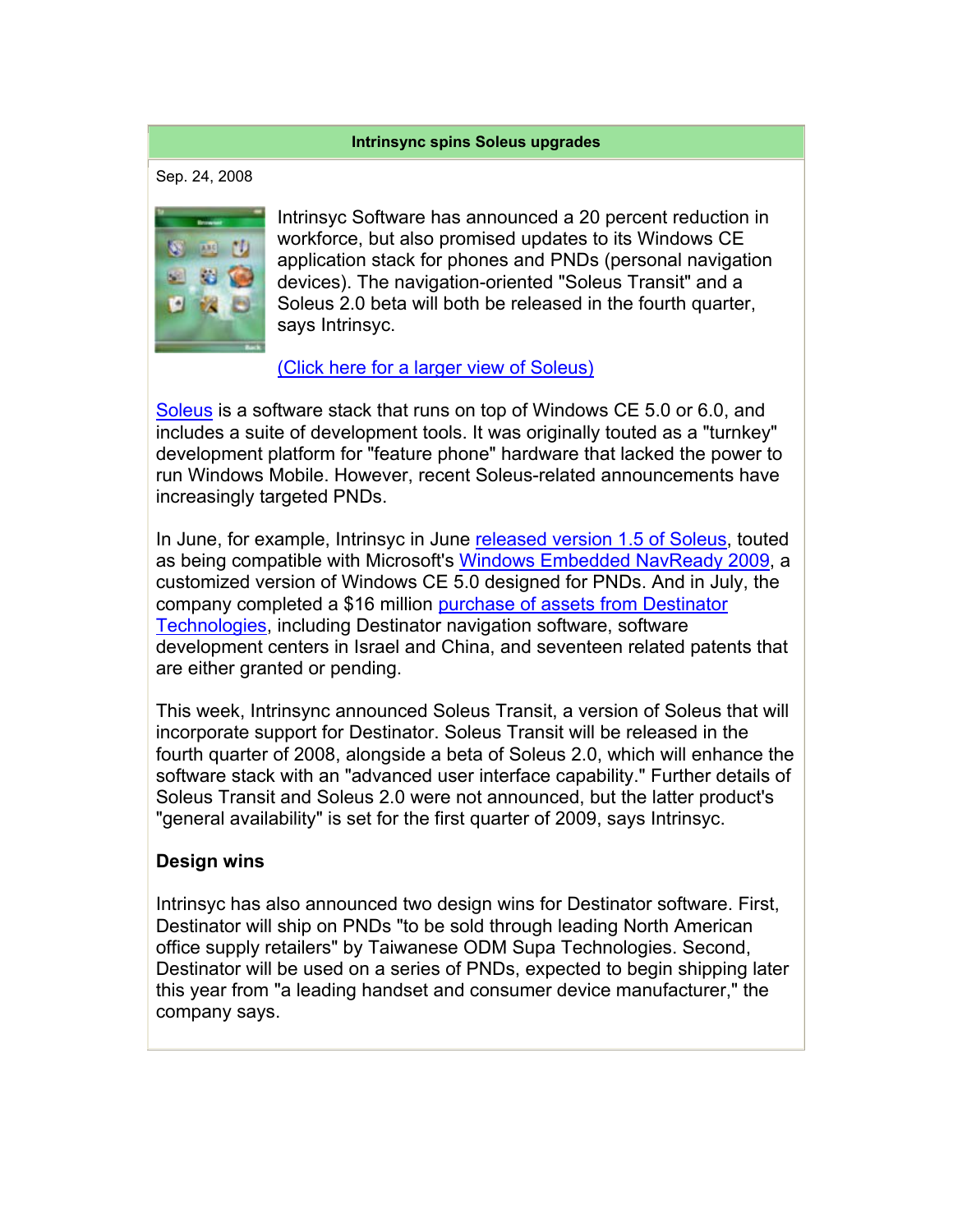As for Soleus, Intrinsyc claims to have "several engagements currently in commercial negotiation" and "expects to close three additional Soleus design wins by the end of the year." The first commercially released product to use Soleus is Mio's Mio Moov 380 (right),



**Mio's Moov 380 PND uses Soleus** (Click image for further information)

said to be shipping now in Taiwan and scheduled for European release later this year. The Moov 380 is a PND with GPS, tri-band GSM telephony, a SIM card slot, and a 4.3-inch display. Partnerships with one or more carriers in Taiwan will provide Moov 380 buyers with always-on GPRS connectivity, providing both voice calling and web browsing, according to Mio.

Though generally associated with Windows CE, Intrinsyc says it also worked to adapt software for Motorola's Linux-based Ming A1600, released in China earlier this year. For the Ming, Intrinsyc is said to have localized the Destinator application software with Chinese language support, customized the user interface, and implemented the ability to activate GPS map purchases and upgrades with a one-time SMS message.

## **Staffing changes**

Blaming factors such as "the global economic environment," an "anticipated slowing of consumer spending," and "product development and release cycles not under Intrinsyc's control," the company says it is reducing its workforce globally by 20 percent, bringing the number of employees to approximately 300 worldwide. In particular, there will be a "reduction in development resources in North America, and a redeployment of projects to the Beijing-based low-cost development center acquired from Destinator," says Intrinsync.

"Effective immediately," the company adds, operations "will be run by the following three business leaders":

- Tracy Rees, newly appointed chief operating officer, will "drive global sales for software and services and manage the execution of engineering services." Rees, said to have joined Intrinsyc last year as acting general manager for APAC, was "instrumental in closing most of Intrinsyc's Soleus design wins over the past year."
- Souheil Gallouzi, senior vice president and general manager, mobile products and development, joined Intrinsyc in October 2007 from Qualcomm. Souheil "leads all software development" and will be "responsible for the Company's Soleus and Destinator software businesses."